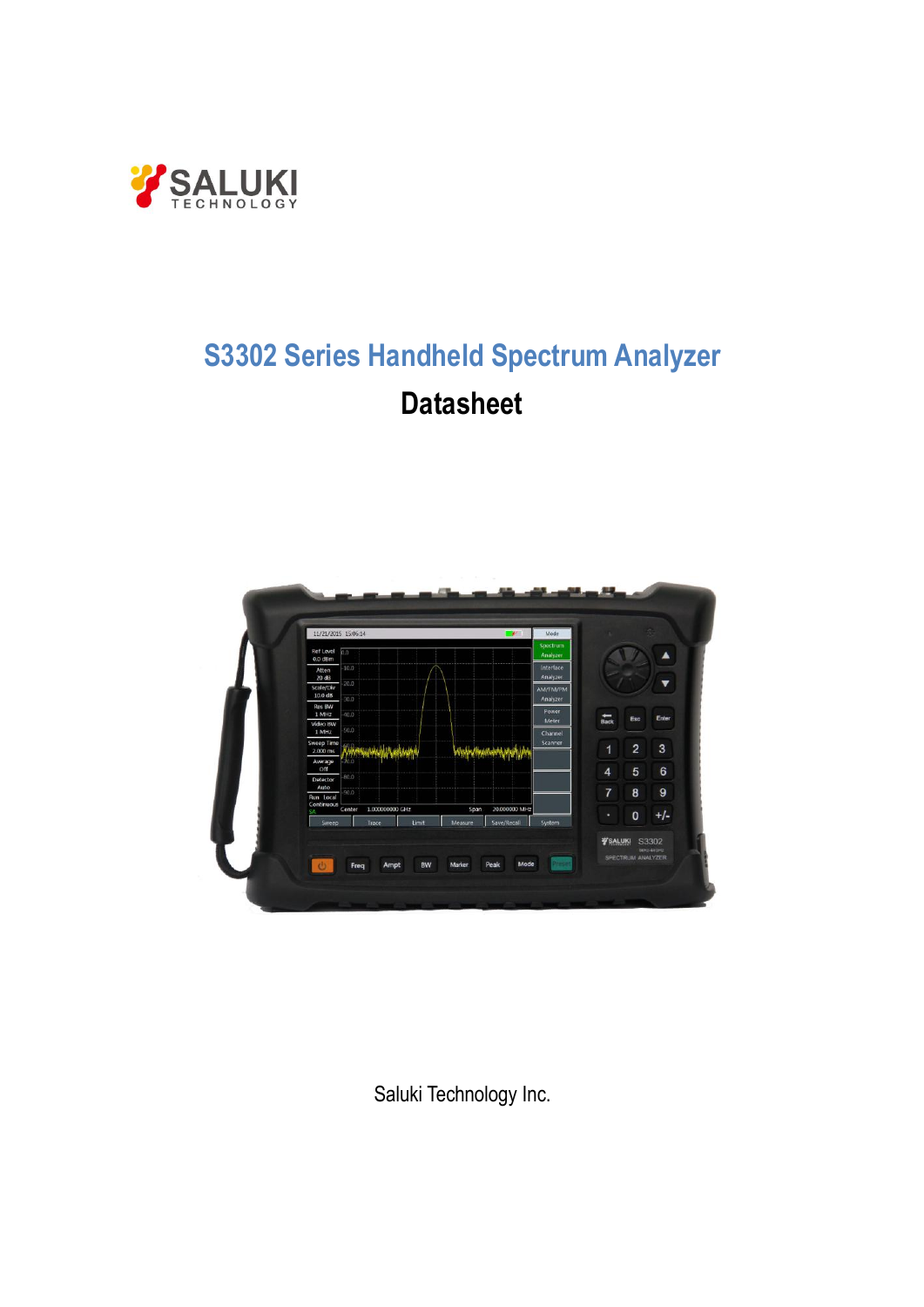



# **The document applies to the handheld spectrum analyzers of the following models:**

- S3302SA handheld spectrum analyzer (9kHz-4GHz).
- S3302SB handheld spectrum analyzer (9kHz-6.5GHz).
- S3302SC handheld spectrum analyzer (9kHz-9GHz).
- S3302A handheld spectrum analyzer (9kHz-20GHz).
- S3302B handheld spectrum analyzer (9kHz-26.5GHz).
- S3302C handheld spectrum analyzer (9kHz-32GHz).
- S3302D handheld spectrum analyzer (9kHz-44GHz).

### **Standard pack and accessories:**

| No.                     | Item               |
|-------------------------|--------------------|
| 4                       | Main Machine       |
| $\overline{2}$          | Power cord         |
| 3                       | Power adapter      |
| $\overline{\mathbf{4}}$ | Quick start manual |
| 5                       | USB cable          |
| $6\,$                   | Battery            |
| 7                       | Soft pack bag      |

# **Options of the S3302 series handheld spectrum analyzer in addition to standard accessories:**

| Model No. | <b>Description</b>               | <b>Note</b>                                                   |
|-----------|----------------------------------|---------------------------------------------------------------|
| S3302-05  | Programming manual               |                                                               |
| S3302-06  | Power adapter                    |                                                               |
| S3302-07  | Rechargeable lithium-ion battery |                                                               |
| S3302-08  | CAT5 LAN cable                   | Point to point, 2m                                            |
| S3302-09  | Micro SD card                    | Capacity: 8GB                                                 |
| S3302-10  | GPS option                       | GPS Exposed Antenna(BNC), Built-In GPS Module and<br>Software |
| S3302-11  | USB power meter option           | Provide USB Power Measurement function (Option 12-15          |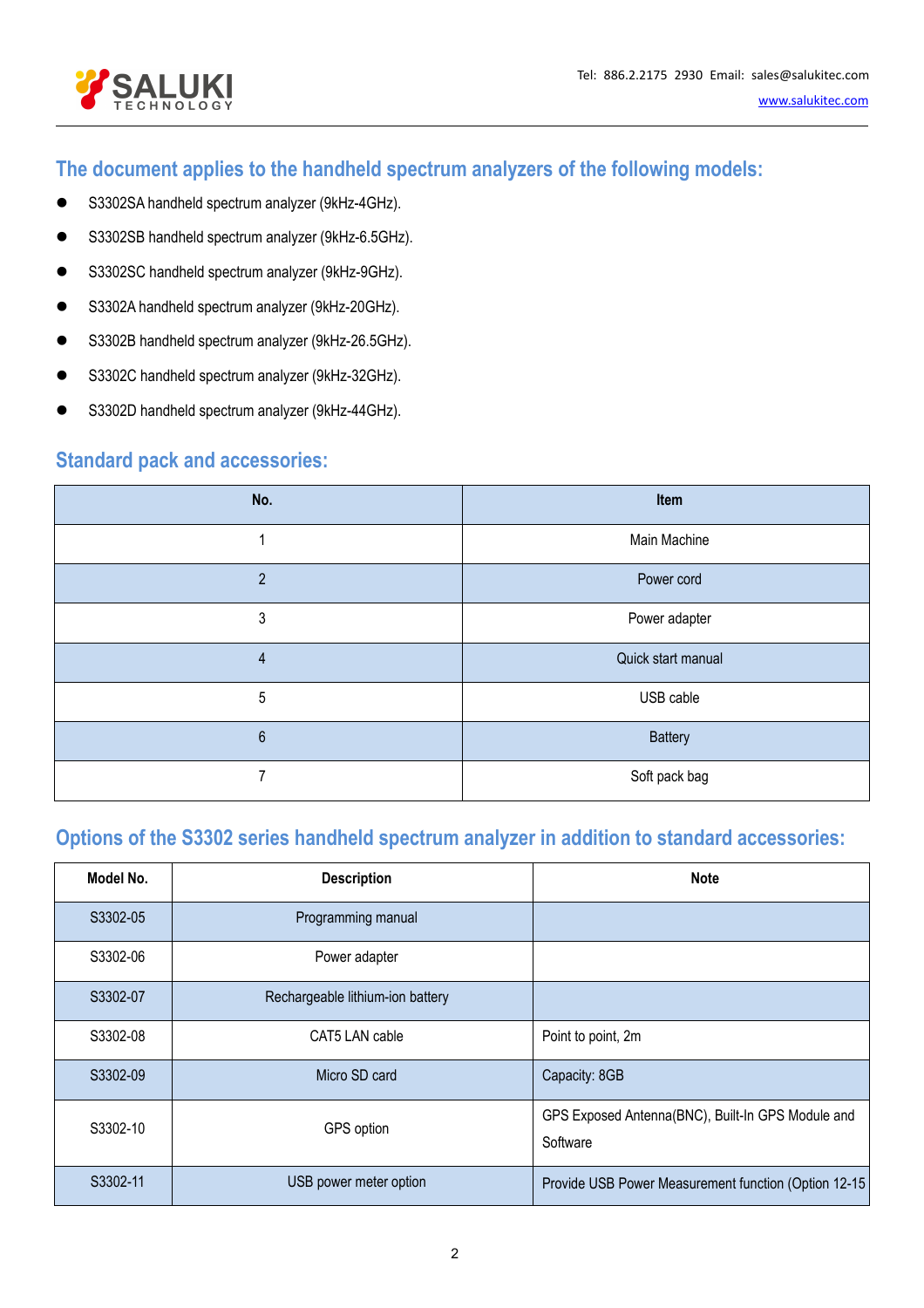

| Model No. | <b>Description</b>                                                 | <b>Note</b>                                                                 |  |
|-----------|--------------------------------------------------------------------|-----------------------------------------------------------------------------|--|
|           |                                                                    | needed)                                                                     |  |
| S3302-12  | S87230 USB power continuous wave power sensor (9kHz -<br>6GHz)     | Need option 11                                                              |  |
| S3302-13  | S87231 USB power continuous wave power sensor (10MHz -<br>18GHz)   | Need option 11                                                              |  |
| S3302-14  | S87232 USB power continuous wave power sensor (50MHz -<br>26.5GHz) | Need option 11                                                              |  |
| S3302-15  | S87233 USB power continuous wave power sensor (50MHz -<br>40GHz)   | Need option 11                                                              |  |
| S3302-16  | Interference analyzer option                                       | Waterfall, RSSI                                                             |  |
| S3302-17  | AM/FM/PM analyzer option                                           | To Realize Modulation Characteristics Analysis of<br>AM/FM/PM Signals.      |  |
| S3302-18  | Channel scanner option                                             | To Realize Signal Power Measurement of Multiple<br>Channels and Frequency.  |  |
| S3302-19  | List sweep option                                                  | To Realize Continuous Sweep Measurement of Various<br>Frequency Bands.      |  |
| S3302-20  | Zero span IF output                                                | Output the third(3rd.) IF(140.25MHz) or fourth(4th.)<br>IF(31.25MHz) signal |  |
| S3302-21  | S89101A antenna (10kHz - 20MHz)                                    | Need option 25                                                              |  |
| S3302-22  | S89101B antenna (20MHz - 200MHz)                                   | Need option 25                                                              |  |
| S3302-23  | S89101C antenna (200MHz - 500MHz)                                  | Need option 25                                                              |  |
| S3302-24  | S89101D antenna (500MHz - 4GHz)                                    | Need option 25                                                              |  |
| S3302-25  | S89401 antenna amplifier (10kHz - 4GHz, N(f))                      | For option 21-24                                                            |  |
| S3302-26  | S89901 antenna (1GHz - 18GHz, N(f))                                | Do not need amplifier                                                       |  |
| S3302-27  | S89902 antenna (18GHz - 40GHz, 2.92mm(f))                          | Do not need amplifier                                                       |  |
| S3302-28  | Functional bag                                                     |                                                                             |  |
| S3302-29  | Backpack                                                           |                                                                             |  |
| S3302-30  | Carrying case                                                      | For safety carrying                                                         |  |
|           |                                                                    |                                                                             |  |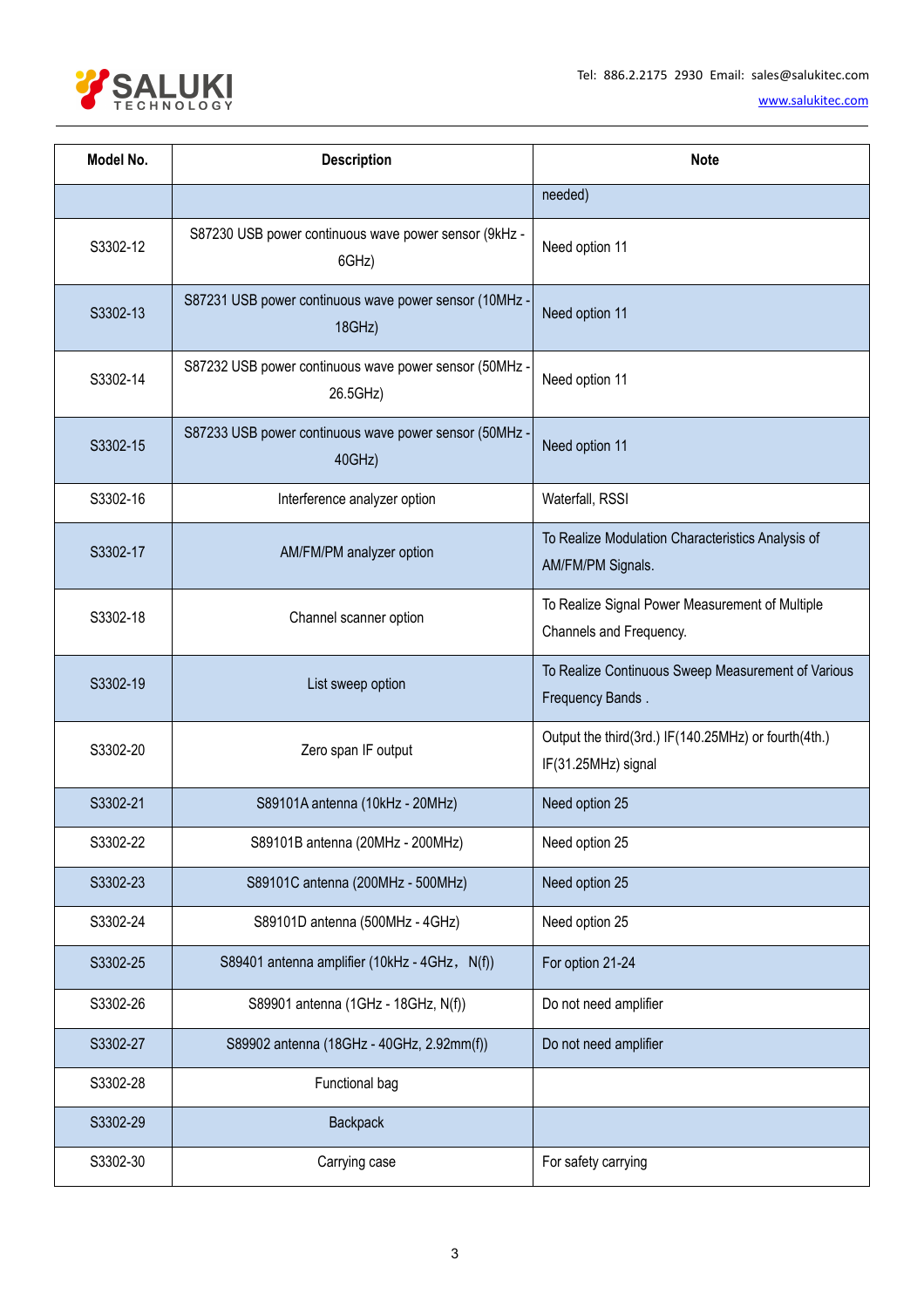

| Model No. | <b>Description</b>                           | <b>Note</b>                                                                                           |  |
|-----------|----------------------------------------------|-------------------------------------------------------------------------------------------------------|--|
| S3302-31  | S89901 antenna handle                        | Need option 26                                                                                        |  |
| S3302-32  | S89902 antenna handle                        | Need option 27                                                                                        |  |
| S3302-33  | Signal analyzer                              | To realize the rapid analysis of interference signal, and<br>provide the audio output and IQ Capture. |  |
| S3302-34  | Field strength option                        | Provide Pscan, Fscan, MScan etc. Functions                                                            |  |
| S3302-35  | Tracking generator (100kHz - 4GHz)           | For S3302SA only                                                                                      |  |
| S3302-36  | Tracking generator (100kHz - 6.5GHz)         | For S3302SB only                                                                                      |  |
| S3302-37  | Tracking generator (100kHz - 9GHz)           | For S3302SC only                                                                                      |  |
| S3302-38  | Orientation analysis option                  | Built-In software( need option10, 50 and directional<br>Antenna)                                      |  |
| S3302-39  | Coverage map option                          | Built-In software(need option10)                                                                      |  |
| S3302-40  | Charger of power supply by vehicle           |                                                                                                       |  |
| S3302-41  | Portable omnidirectional antenna             | Frequency range : 700MHz - 2.7GHz (for communication<br>bands)                                        |  |
| S3302-42  | 700MHz - 4GHz directional antenna            | Active log-periodic antenna                                                                           |  |
| S3302-43  | 700MHz - 6GHz directional antenna            | Active log-periodic antenna                                                                           |  |
| S3302-44  | 680MHz - 10GHz directional antenna           | Active log-periodic antenna                                                                           |  |
| S3302-45  | 680MHz - 20GHz directional antenna           | Active log-periodic antenna                                                                           |  |
| S3302-46  | 400MHz - 4GHz directional antenna            | Active log-periodic antenna                                                                           |  |
| S3302-47  | 400MHz - 6GHz directional antenna            | Active log-periodic antenna                                                                           |  |
| S3302-48  | 380MHz - 10GHz directional antenna           | Active log-periodic antenna                                                                           |  |
| S3302-49  | 380MHz - 20GHz directional antenna           | Active log-periodic antenna                                                                           |  |
| S3302-50  | External electric compass                    | External USB electric compass (need option38)                                                         |  |
| S3302-51  | 6GHz omnidirectional antenna (680MHz - 6GHz) | Portable omnidirectional antenna                                                                      |  |
| S3302-52  | 8GHz omnidirectional antenna (300MHz - 8GHz) | Portable omnidirectional antenna                                                                      |  |
| S3302-53  | VHF/UHF portable antenna                     | Frequency range : 140MHz/430MHz                                                                       |  |
| S3302-54  | Passive directional antenna (700MHz - 4GHz)  | Passive log-periodic antenna                                                                          |  |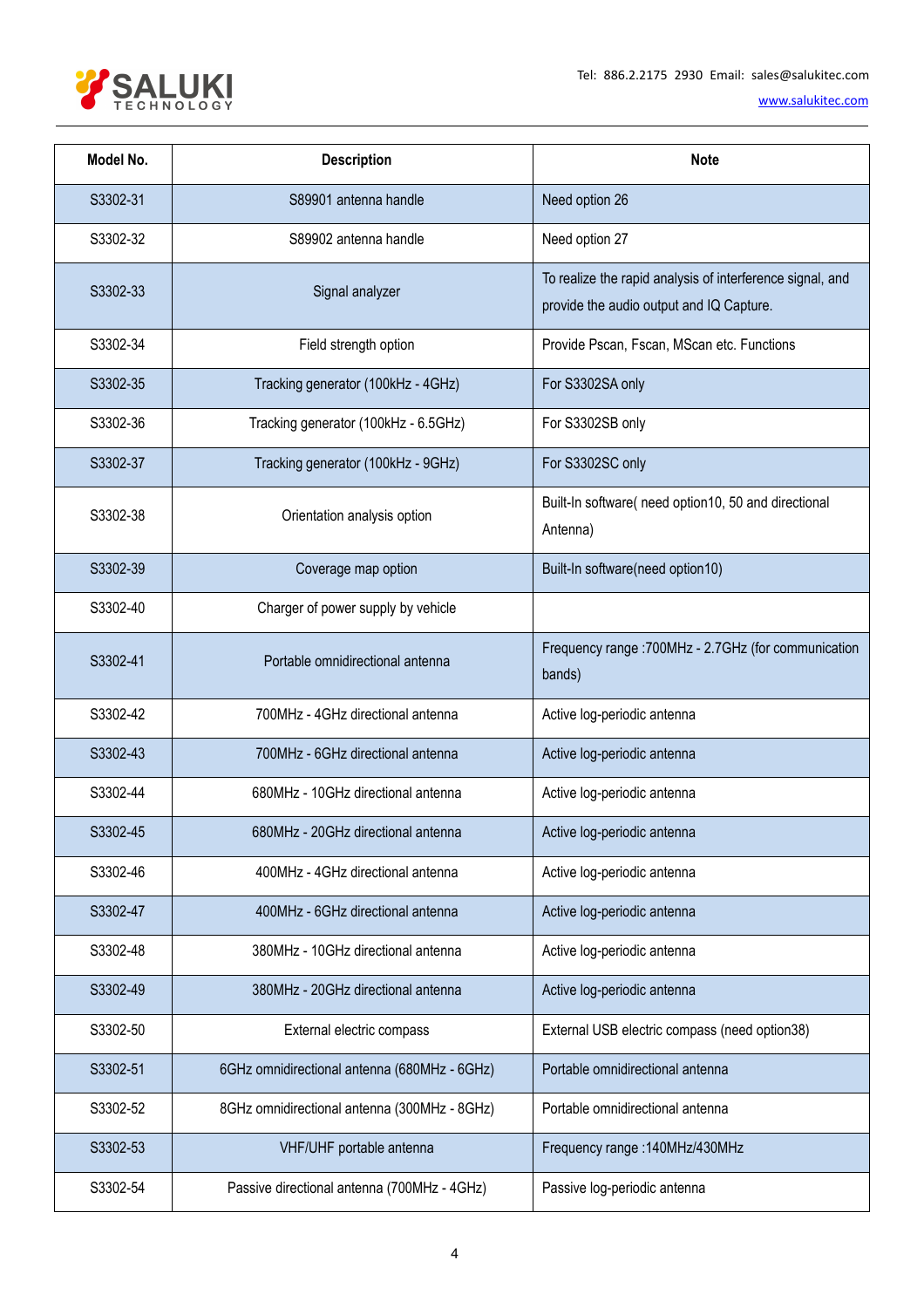

| Model No. | <b>Description</b><br><b>Note</b>            |                                                             |
|-----------|----------------------------------------------|-------------------------------------------------------------|
| S3302-55  | Passive directional antenna (700MHz - 6GHz)  | Passive log-periodic antenna                                |
| S3302-56  | Passive directional antenna (680MHz - 10GHz) | Passive log-periodic antenna                                |
| S3302-57  | Passive directional antenna (680MHz - 18GHz) | Passive log-periodic antenna                                |
| S3302-58  | Passive directional antenna (680MHz - 25GHz) | Passive log-periodic antenna                                |
| S3302-59  | Passive directional antenna (680MHz - 35GHz) | Passive log-periodic antenna                                |
| S3302-60  | N/SMA-JJ RF cable (2m)                       | N male to SMA male RF coaxial cable, DC-18GHz,<br>Length 2m |
| S3302-61  | N/SMA-JJ RF cable (1m)                       | N male to SMA male RF coaxial cable, DC-18GHz,<br>Length 1m |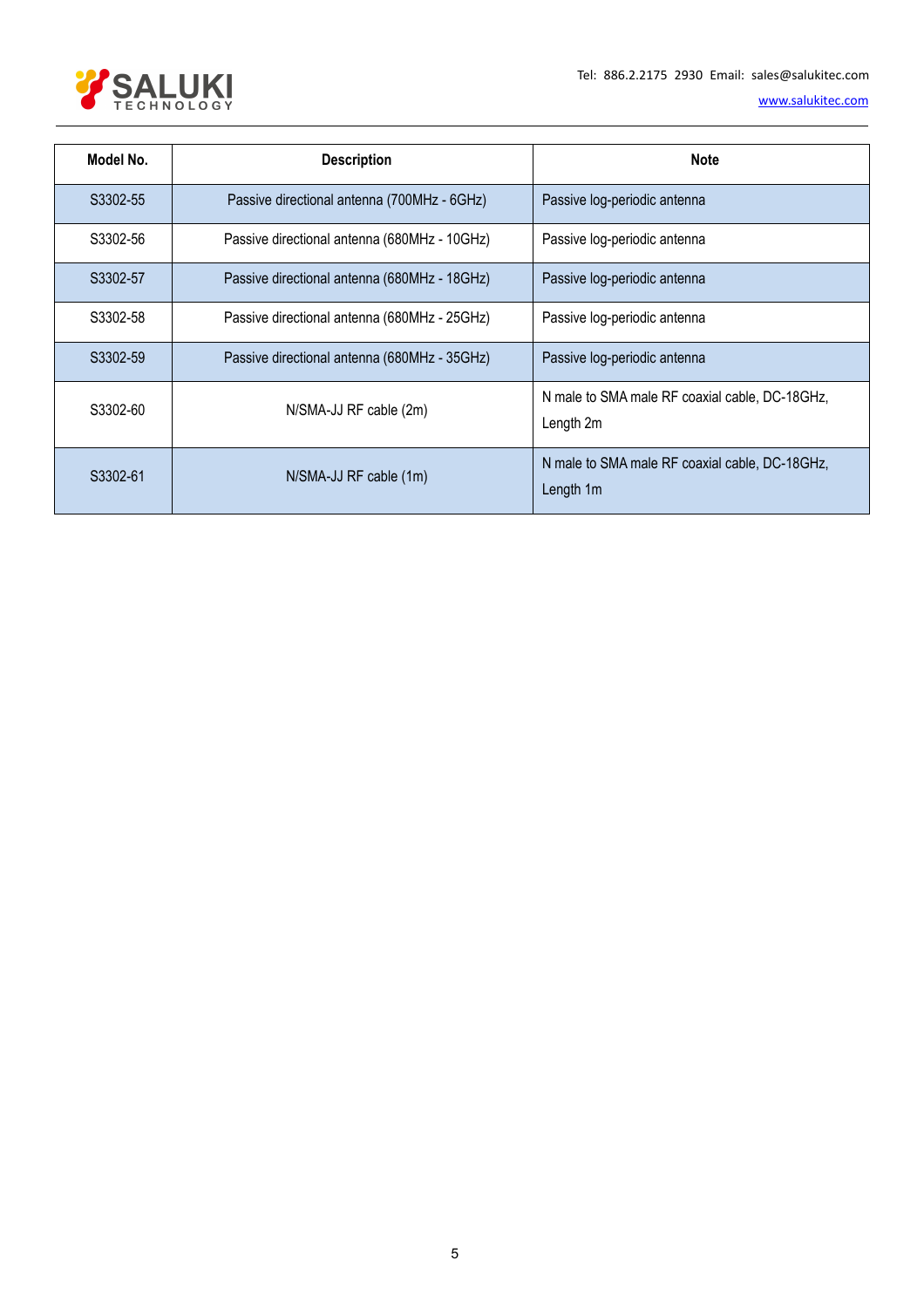

## **Preface**

Thank you for choosing S3302 handheld spectrum analyzer produced by Saluki Technology Inc.

We devote ourselves to meeting your demands, providing you high-quality measuring instrument and the best after-sales service. We persist with "superior quality and considerate service", and are committed to offering satisfactory products and service for our clients.

# **Document No.**

S3302-02-01

#### **Version**

Rev03 2019.03

Saluki Technology

### **Document Authorization**

The information contained in this document is subject to change without notice. The power to interpret the contents ofand terms used in this document rests with Saluki.

Saluki Tech owns the copyright of this document which should not be modified or tampered by any organization or individual, or reproduced or transmitted for the purpose of making profit without its prior permission, otherwise Saluki will reserve the right to investigate and affix legal liability of infringement.

# **Product Quality Assurance**

The warranty period of the product is 5 years from the date of delivery. The instrument manufacturer will repair or replace damaged parts according to the actual situation within the warranty period.

# **Product Quality Certificate**

The product meets the indicator requirements of the document at the time of delivery. Calibration and measurement are completed by the measuring organization with qualifications specified by the state, and relevant data are provided for reference.

# **Quality/Settings Management**

Research, development, manufacturing and testing of the product comply with the requirements of the quality and environmental management system.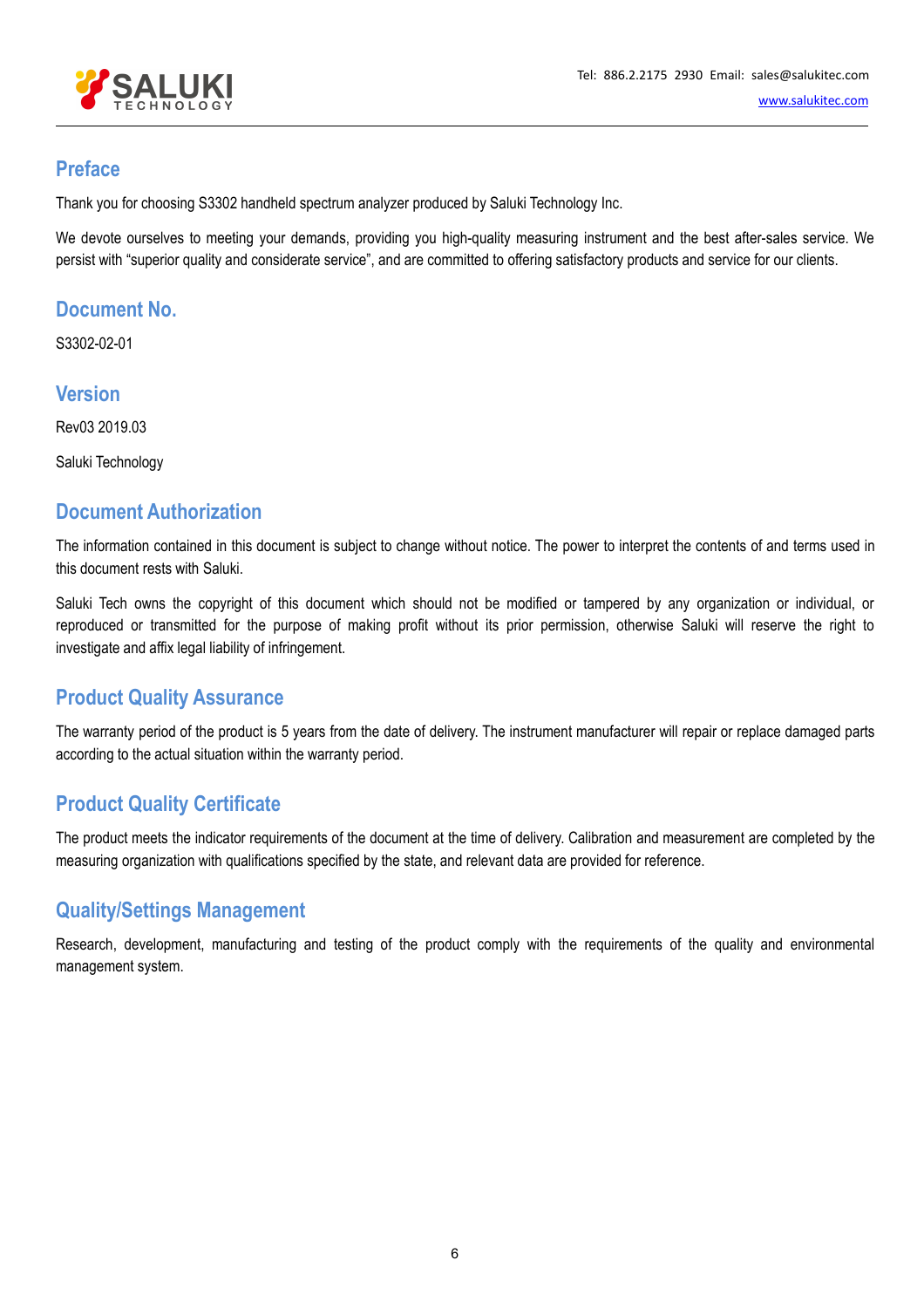

# **Contacts**

| Service Tel: | 886. 909 602 109                                   |
|--------------|----------------------------------------------------|
| Website:     | www.salukitec.com                                  |
| Email:       | sales@salukitec.com                                |
| Address:     | No. 367 Fuxing N Road, Taipei 105, Taiwan (R.O.C.) |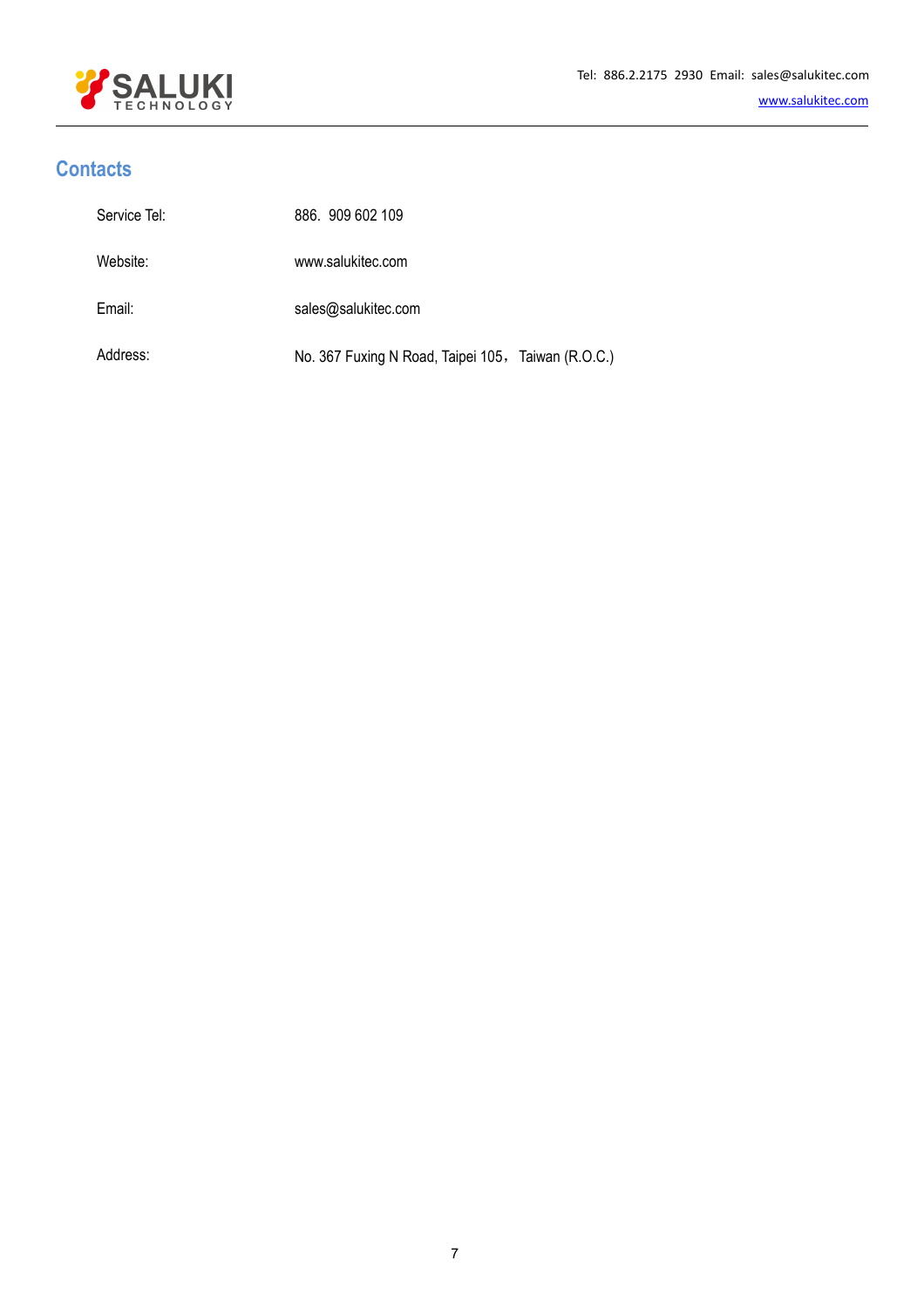

# **Content**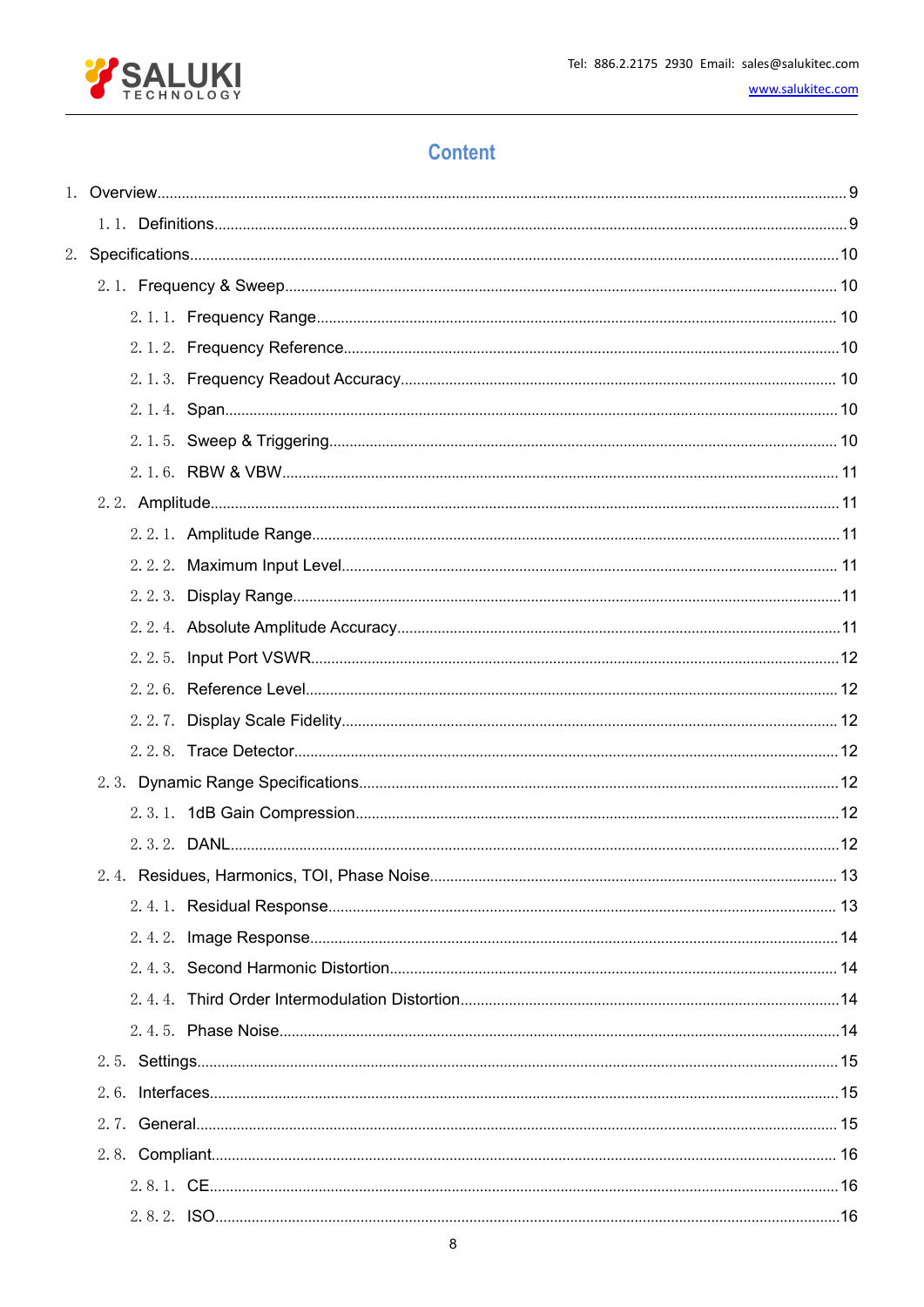

# <span id="page-8-0"></span>1. **Overview**

Saluki S3302 series handheld spectrum analyzer is a high end handheld instrument. It provides multi-function which includes spectrum analysis, interference analysis, analog demodulation,power measurement, channel scan function, channel power etc. S3302 also provide a easy-to-use functions like occupied bandwidth, adjacent channel power, audio demodulation, noise-carrier ratio measurement. S3302 is equipped with 8.4-inch integrated LCD touch screen improves display clarity and ease of operation. S3302 is a hand-held, small size, light weight, easy to take so it is very suitable for on-site measurement.

Saluki S3302 series handheld spectrum analyzer can be applied to the signal and equipment test in aerospace, microwave and satellite communications, wireless communications, radar surveillance, electronic warfare and electronic surveillance, precision-guided and other industries.

# <span id="page-8-1"></span>1.1.**Definitions**

#### **Specification (Spec.)**

Specifications describe the performance of parameters within the warranty of the instrument. Product specifications applies under the following conditions:

- 1) Two hours storage at ambient temperature(0-40℃) followed by 30 minutes warm-up operation
- 2) Specified environmental conditions met
- 3) Instrument is within its calibration cycle.
- 4) The specification listed in the datasheet includes measurement uncertainties.

Data in this document are Spec. unless otherwise noted.

#### **Typical (typ.)**

Typical data is not guaranteed by instrument warranty. It describes additional product performance information that 80 percent of the units exhibit. Typical data only valid at 25℃. Typical performance does not include measurement uncertainty.

#### **Nominal(nom.)**

Nominal values indicate expected performance, or describe product performance that is useful in the application of the product, but are not covered by the product warranty.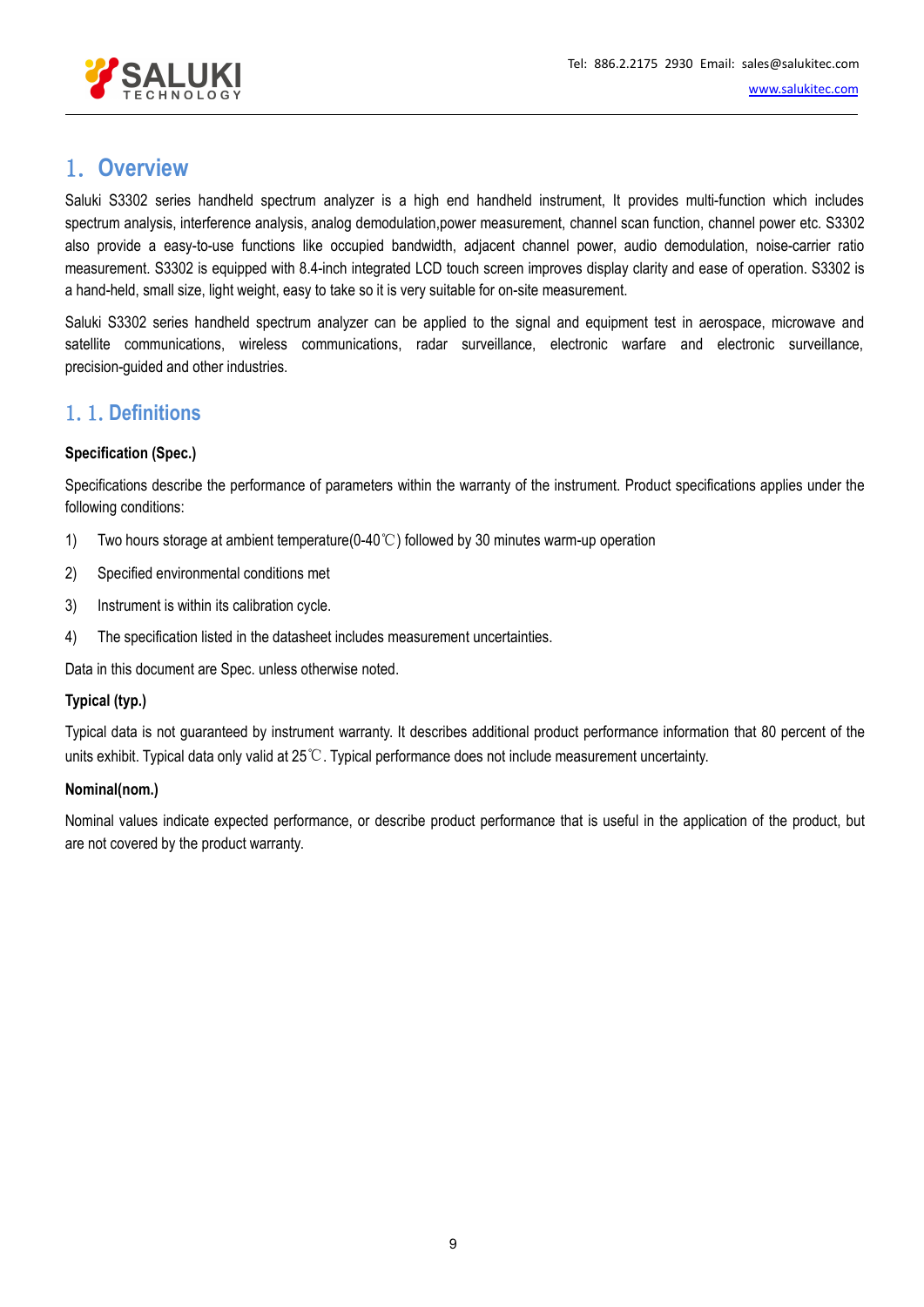

# <span id="page-9-0"></span>2. **Specifications**

# <span id="page-9-1"></span>2.1.**Frequency & Sweep**

### <span id="page-9-2"></span>2.1.1. **Frequency Range**

| <b>Model</b> | <b>Frequency Range (AC Coupled)</b> |
|--------------|-------------------------------------|
| S3302SA      | 9kHz - 4GHz                         |
| S3302SB      | 9kHz - 6.5GHz                       |
| S3302SC      | 9kHz - 9GHz                         |
| S3302A       | 9kHz - 20GHz                        |
| S3302B       | 9kHz - 26.5GHz                      |
| S3302C       | 9kHz - 32GHz                        |
| S3302D       | 9kHz - 44GHz                        |

### <span id="page-9-3"></span>2.1.2. **Frequency Reference**

| <b>Tuning Resolution</b> | 1Hz                           |                           |
|--------------------------|-------------------------------|---------------------------|
|                          | Aging Rate                    | $±0.5$ ppm/Year           |
| <b>10MHz Reference</b>   | Temp. Stability               | $\pm$ 0.1ppm(-10 - 50 °C) |
|                          | Initial Frequency<br>Accuracy | $±0.3$ ppm                |

# 2.1.3. **Frequency Readout Accuracy**

<span id="page-9-4"></span>

|--|

# <span id="page-9-5"></span>2.1.4. **Span**

| Range              | 0Hz (Zero Span)        |
|--------------------|------------------------|
|                    | 100Hz - Max. Frequency |
| <b>Uncertainty</b> | ± 2.0%                 |

# <span id="page-9-6"></span>2.1.5. **Sweep & Triggering**

| <b>Sweep Mode</b> | Linear, List (Option) |                                       |
|-------------------|-----------------------|---------------------------------------|
| <b>Sweep Time</b> | Span=0Hz              | 10us - 600s<br>Uncertainty: $\pm 2\%$ |
|                   | $Span > 0$ Hz         | Max. 800s                             |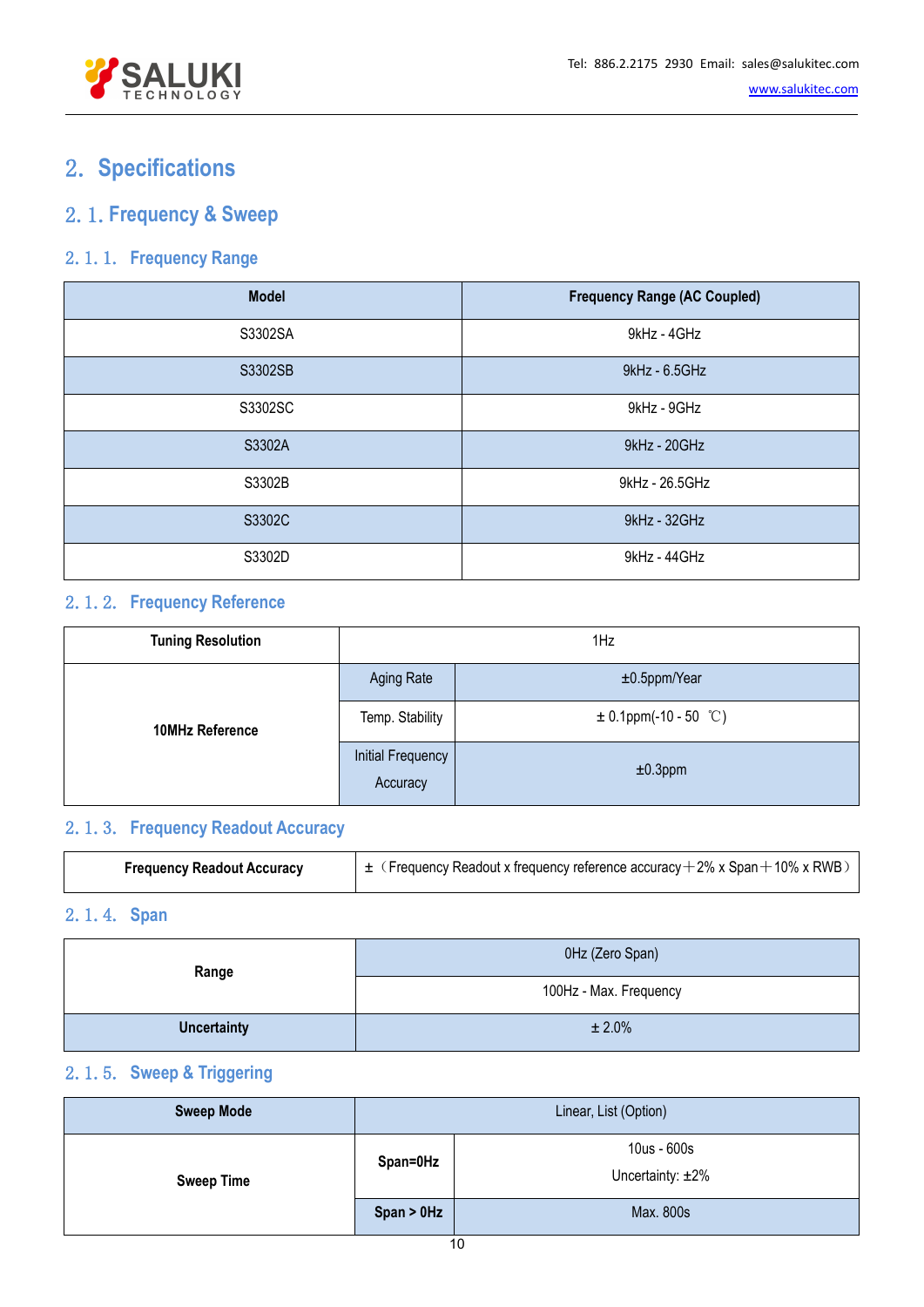

| <b>Sweep Point</b>  | 201, 501, 1001, 2001, 4001              |
|---------------------|-----------------------------------------|
| <b>Trigger Mode</b> | Free Run, Video, External, slope, delay |

#### <span id="page-10-0"></span>2.1.6. **RBW & VBW**

| <b>RBW</b>             | 1Hz - 10MHz (step by 1-3) |
|------------------------|---------------------------|
| <b>RBW Accuracy</b>    | $±10\%$ 1kHz - 3MHz       |
|                        | $\pm 20\%$ 10MHz          |
| <b>Video Bandwidth</b> | 1Hz - 10MHz (step by 1-3) |

# <span id="page-10-1"></span>2.2.**Amplitude**

#### <span id="page-10-2"></span>2.2.1. **Amplitude Range**

| <b>Model</b>             | <b>S3302SA/SB/SC</b>                              | S3302A/B/C/D                                 |
|--------------------------|---------------------------------------------------|----------------------------------------------|
|                          | DANL to $+27$ dBm, typ. $(>10$ dB<br>attenuation) | DANL to +30dBm, typ. (>10dB)<br>attenuation) |
| <b>Measurement Range</b> | DANL to +20dBm, typ. (<10dB<br>attenuation)       | DANL to +23dBm, typ. (<10dB)<br>attenuation) |
|                          | DANL to +10dBm, typ. (pre-amplifier on)           | DANL to +13dBm, typ. (pre-amplifier on)      |
| <b>Attenuator Range</b>  | 0 - 30dB in 5dB step                              | 0 - 50dB in 10dB step                        |

# <span id="page-10-3"></span>2.2.2. **Maximum Input Level**

| <b>Model</b>                                  | S3302SA/SB/SC                    | <b>S3302A/B/C/D</b>              |
|-----------------------------------------------|----------------------------------|----------------------------------|
|                                               | +27dBm, typ. (≥10dB attenuation) | +30dBm, typ. (≥10dB attenuation) |
| <b>Maximum Safe Input Level</b><br>(CW input) | +20dBm, typ. (<10dB attenuation) | +23dBm, typ. (<10dB attenuation) |
|                                               | +10dBm, typ. (pre-amplifier on)  | +13dBm, typ. (pre-amplifier on)  |

### <span id="page-10-4"></span>2.2.3. **Display Range**

| <b>Display Type</b> | Linear, logarithm                        |
|---------------------|------------------------------------------|
| <b>Scale</b>        | 0.1 - 20dB/div                           |
| <b>Unit</b>         | [dBm], [dBmV], [dBuV], [Volt] and [Watt] |

### <span id="page-10-5"></span>2.2.4. **Absolute Amplitude Accuracy**

**Specifications in this section apply to following settings**

- RBW: 10Hz 1MHz
- Input level: 0 to -50dBm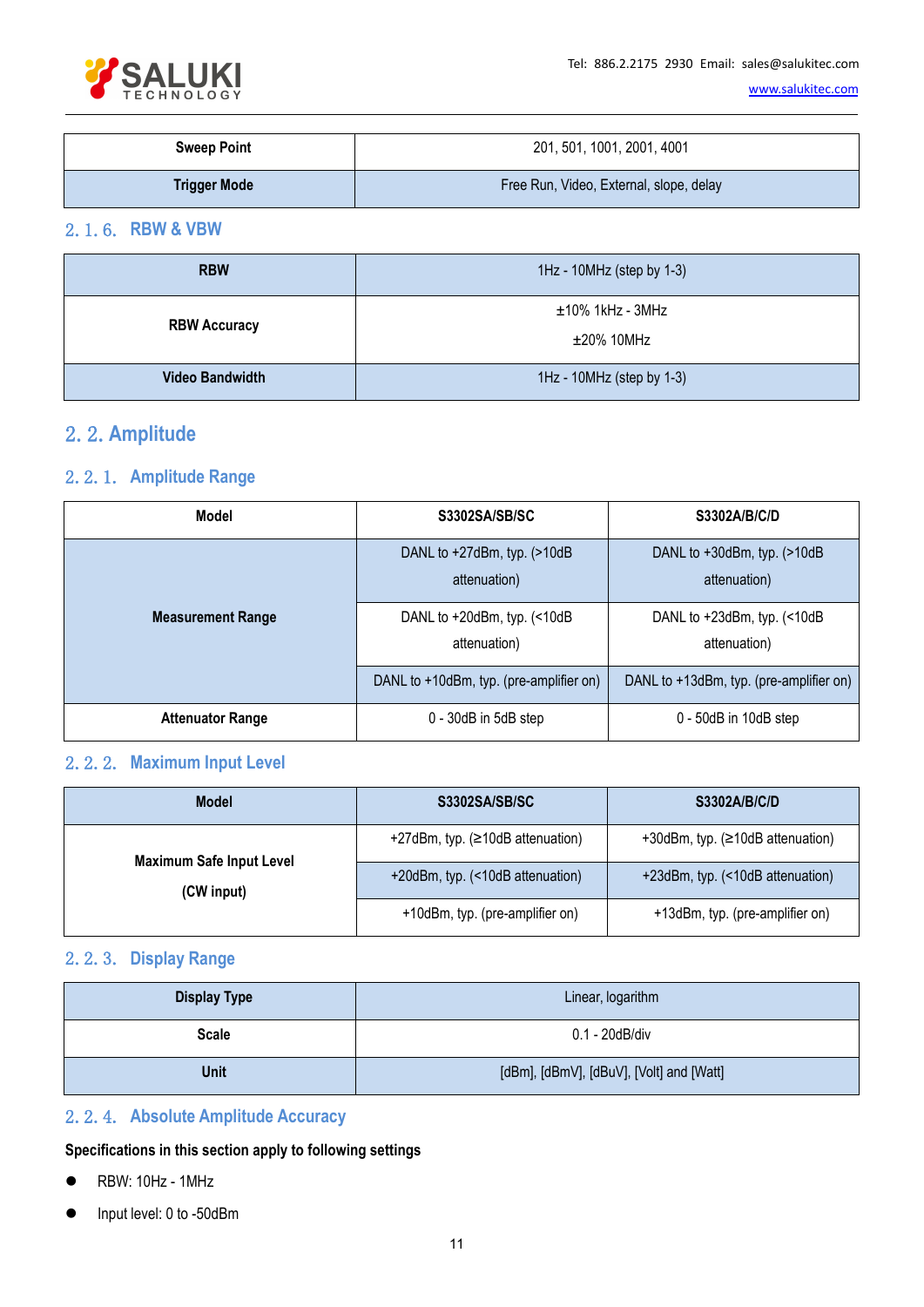

- Auto couple
- Any reference level
- Any scale
- $\bullet$  20° C 30° C

| 10MHz - 13GHz | ±1.8dB |
|---------------|--------|
| 13GHz - 40GHz | ±2.3dB |

#### <span id="page-11-0"></span>2.2.5. **Input PortVSWR**

| 50MHz - 20GHz | <1.5:1 |
|---------------|--------|
| 20GHz - 44GHz | 2.0:1  |

#### <span id="page-11-1"></span>2.2.6. **Reference Level**

| Logarithm scale | $-120$ dBm - $+30$ dBm, 1dB step |
|-----------------|----------------------------------|
| Linear scale    | 22.36uV - 7.07V, 0.1% step       |

#### <span id="page-11-2"></span>2.2.7. **Display Scale Fidelity**

| <b>Scale Fidelity</b><br>±1.00dB |
|----------------------------------|
|----------------------------------|

#### 2.2.8. **Trace Detector**

<span id="page-11-3"></span>

|--|

# <span id="page-11-4"></span>2.3.**Dynamic Range Specifications**

#### <span id="page-11-5"></span>2.3.1. **1dB Gain Compression**

#### **Settings:** 2tones, 10MHz tone spacing, 20℃ - 30℃

| <b>Frequency Range</b> | <b>Specification</b> |
|------------------------|----------------------|
| 50MHz - 4GHz           | $\geq$ -2dBm         |
| 4GHz - 13GHz           | $\geq 0$ dBm         |
| 13GHz - 44GHz          | $\geq$ -3dBm         |

#### <span id="page-11-6"></span>2.3.2. **DANL**

- **Settings:** 50ohm load, RMS detector, average on, 0dB attenuation, 1Hz RBW, 20℃ 30℃
- **Pre-amplifier Off**

| <b>S3302SA/SB/SC</b> |          |
|----------------------|----------|
| 10MHz - 3GHz         | ≲-140dBm |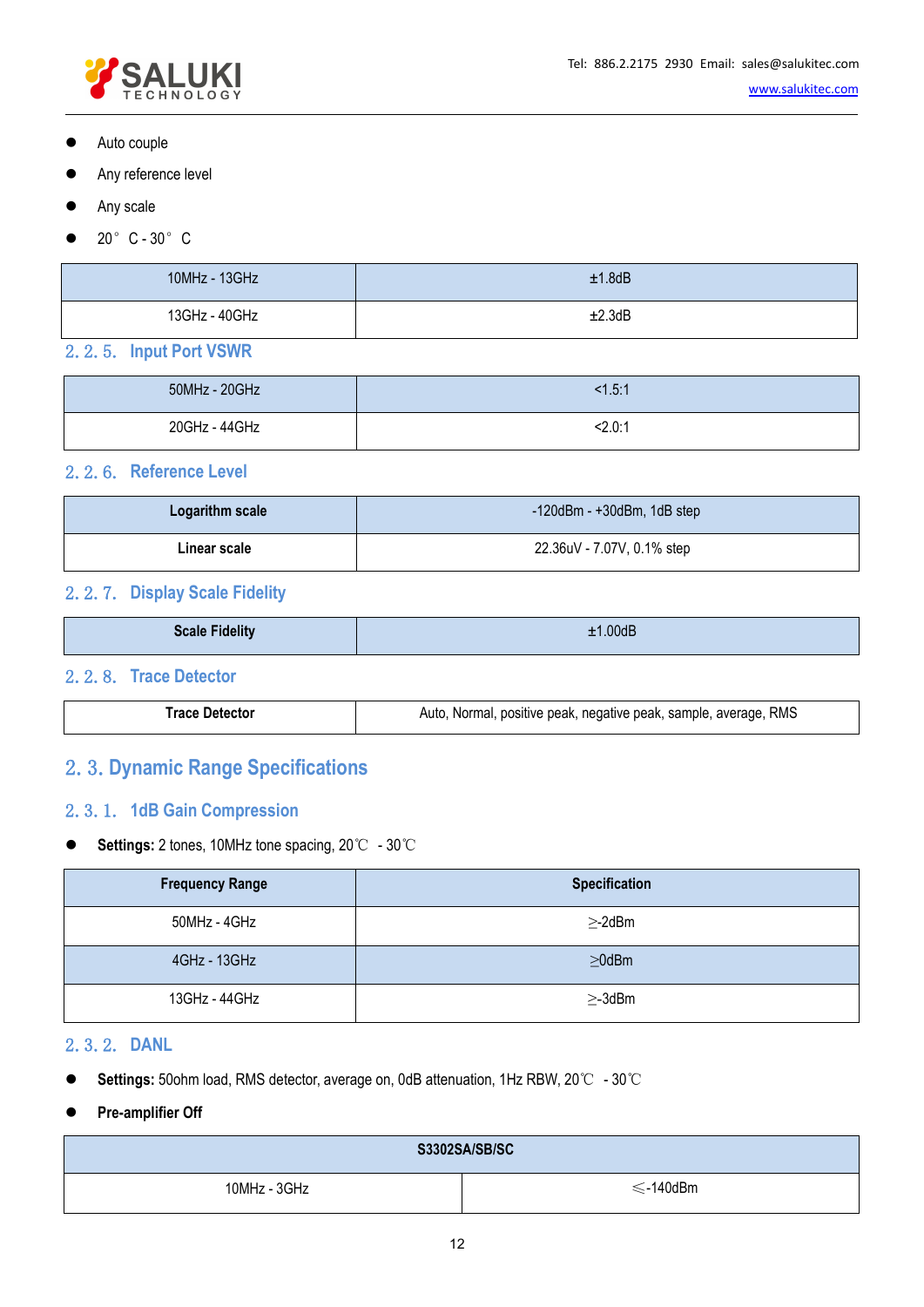

| 3GHz - 9GHz   | $\leq$ -138dBm |
|---------------|----------------|
|               | S3302A/B/C/D   |
| 10MHz - 20GHz | $\leq$ -138dBm |
| 20GHz - 32GHz | $\leq$ -135dBm |
| 32GHz - 40GHz | $\leq$ -127dBm |

#### **Pre-amplifier On**

<span id="page-12-0"></span>

| <b>S3302SA/SB/SC</b> |                |
|----------------------|----------------|
| 10MHz - 3GHz         | $\leq$ -160dBm |
| 3GHz - 9GHz          | $\leq$ -157dBm |
|                      | S3302A/B/C/D   |
| 10MHz - 20GHz        | $\leq$ -157dBm |
| 20GHz - 32GHz        | $\leq$ -154dBm |
| 32GHz - 40GHz        | $\leq$ -148dBm |

# 2.4.**Residues, Harmonics, TOI, Phase Noise**

#### <span id="page-12-1"></span>2.4.1. **Residual Response**

- **Settings:** Input terminated and 0 dB attenuation
- **Pre-amplifier On**

| <b>S3302SA/SB/SC</b>                         |                |
|----------------------------------------------|----------------|
| 10MHz - 9GHz (Exceptional frequency: 3.2GHz) | $\leq$ -95dBm  |
|                                              | S3302A/B/C/D   |
| 10MHz - 32GHz                                | $\leq$ -100dBm |
| (Exceptional frequency: 3.2GHz)              |                |
| 32GHz - 44GH                                 | $\leq$ -95dBm  |

#### **Pre-amplifier Off**

| <b>S3302SA/SB/SC</b>                         |               |
|----------------------------------------------|---------------|
| 10MHz - 9GHz (Exceptional frequency: 3.2GHz) | $\leq$ -82dBm |
|                                              | S3302A/B/C/D  |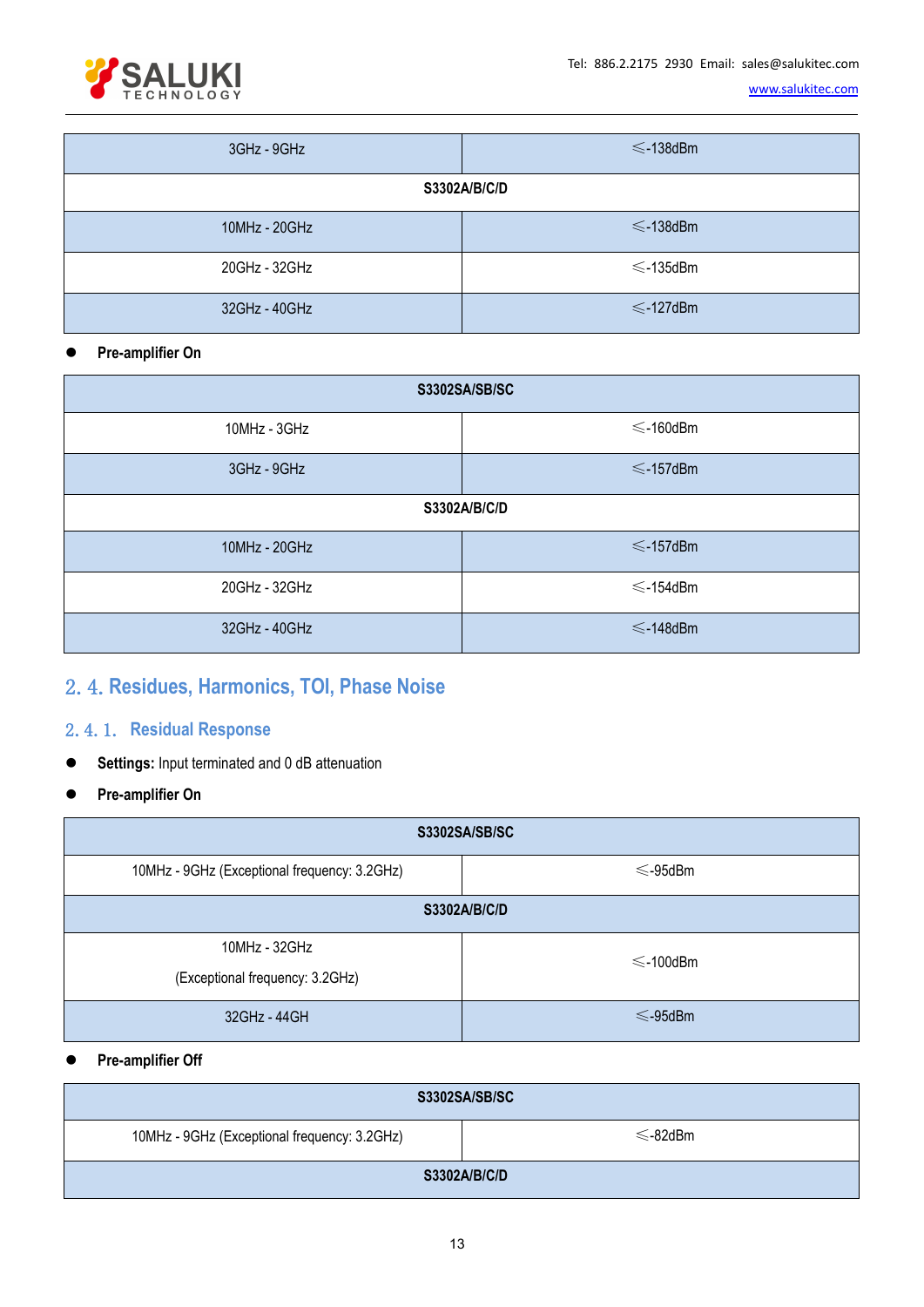

| 10MHz - 13GHz<br>(Exceptional frequency: 3.2GHz) | $\leq$ -90dBm |
|--------------------------------------------------|---------------|
| 13GHz - 20GHz                                    | $\leq$ -85dBm |
| 20GHz - 44GHz                                    | $\leq$ -80dBm |

#### <span id="page-13-0"></span>2.4.2. **Image Response**

**Settings:** -20dBm Mixer Level

| <b>Turned Frequency (f)</b> | Response      |
|-----------------------------|---------------|
| 10MHz-20GHz                 | $\leq$ -65dBc |
| 20GHz - 44GHz               | $\leq$ -60dBc |

#### <span id="page-13-1"></span>2.4.3. **Second Harmonic Distortion**

#### **Settings:** attenuation 0dB; input level: -30dBm

| <b>Second Harmonic Distortion</b> | <b>S3302SA/SB/SC</b> | S3302A/B/C/D |  |
|-----------------------------------|----------------------|--------------|--|
|                                   | -65dBc               | $-60$ d $Bc$ |  |

### <span id="page-13-2"></span>2.4.4. **Third Order Intermodulation Distortion**

**Settings:** two tones, -25dBm, 100kHz tone spacing, 20℃ - 30℃; pre-amplifer off.

| <b>Frequency Range</b> | S3302SA/SB/SC  |
|------------------------|----------------|
| 50MHz - 9GHz           | $\geq +10$ dBm |

| <b>Frequency Range</b> | S3302A/B/C/D  |
|------------------------|---------------|
| 50MHz - 4GHz           | ≥+7dBm        |
| 4GHz - 13GHz           | $\geq +6d$ Bm |
| 13GHz - 44GHz          | ≥+6dBm        |

#### <span id="page-13-3"></span>2.4.5. **Phase Noise**

Settings: CF=1GHz, 20℃ - 30℃

| <b>Frequency Offset</b> | <b>S3302SA/SB/SC</b> | <b>S3302A/B/C/D</b> |
|-------------------------|----------------------|---------------------|
| 10kHz offset            | $\leq$ -108dBc/Hz    | $\leq$ -102dBc/Hz   |
| 100kHz offset           | $\leq$ -112dBc/Hz    | $\leq$ -106dBc/Hz   |
| 1MHz offset             | $\leq$ -118dBc/Hz    | $\leq$ -111dBc/Hz   |
| 10MHz offset            | $\leq$ -129dBc/Hz    | $\leq$ -123dBc/Hz   |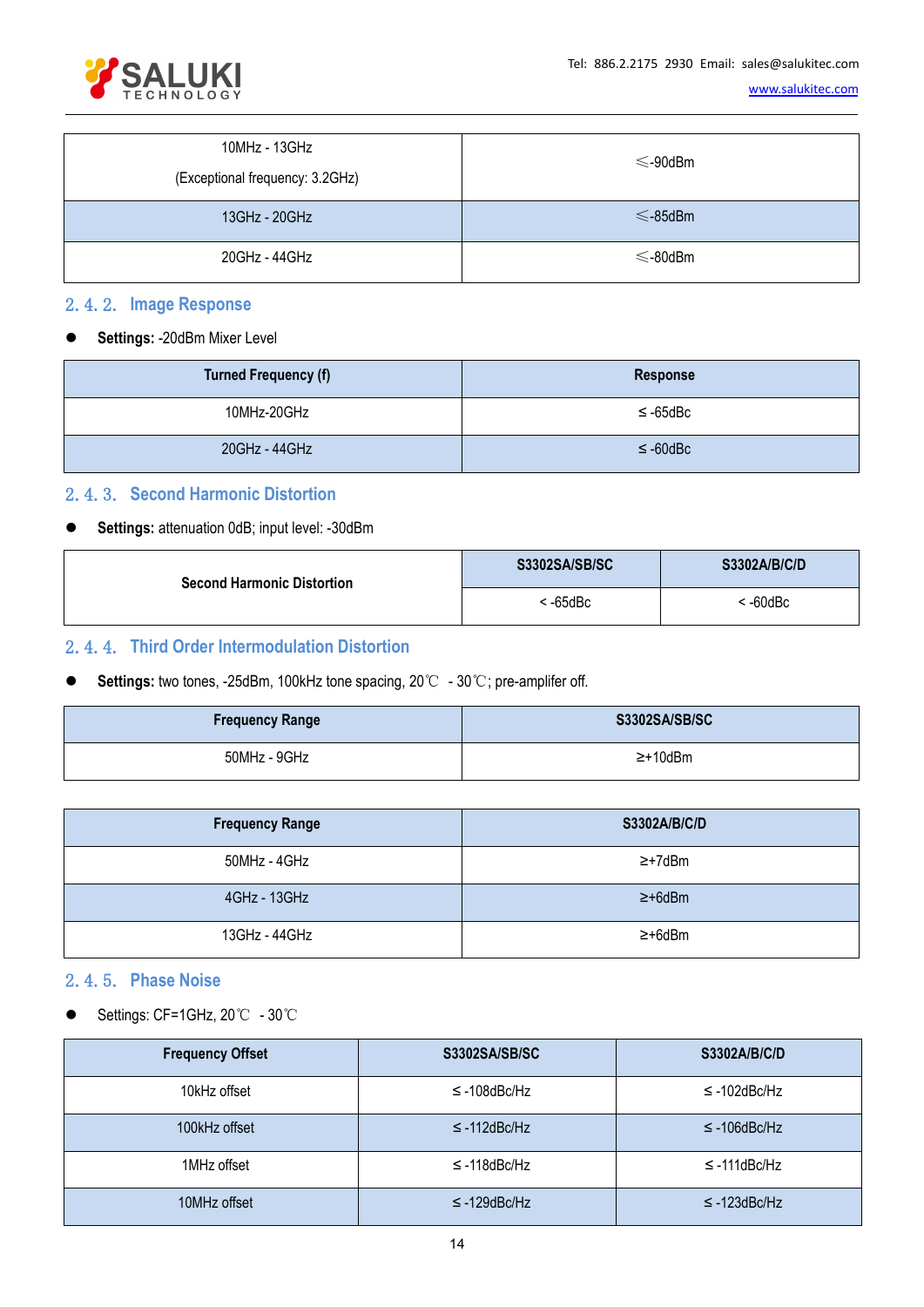

# <span id="page-14-0"></span>2.5.**Settings**

| <b>No. of Markers</b>   | 6                                                                                                                   |
|-------------------------|---------------------------------------------------------------------------------------------------------------------|
| <b>Marker Functions</b> | Normal, Delta, Noise Marker, Counter                                                                                |
| <b>Peak Function</b>    | Peak search, Next peak, next peak left,<br>next peak right, Max Value, Min Value, Peak track                        |
| No. of Traces           | 3                                                                                                                   |
| <b>Limit Function</b>   | User can create/edit/save/recall the limit line and the instrument<br>beeping when the trace breaks the limit line. |
| <b>Trace Operation</b>  | clear/write, Max Hold, Min Hold                                                                                     |

# <span id="page-14-1"></span>2.6.**Interfaces**

| <b>Interface Description</b> | <b>Interface Type</b> |                                                                                             |
|------------------------------|-----------------------|---------------------------------------------------------------------------------------------|
| RF input port                | S3302A                | $N$ type $(F)$                                                                              |
|                              | S3302B                | $N$ type $(F)$                                                                              |
|                              | S3302C                | $2.4$ mm $(M)$                                                                              |
|                              | S3302D                | $2.4$ mm $(M)$                                                                              |
| Ref in/out port              | BNC(f)                | Reference 10MHz signal Input/Output                                                         |
| IF output port               | BNC(f)                | Output third/fourth IF under zero span (Option)                                             |
| Trigger input port           | BNC(f)                | TTL, External rising edge trigger or falling edge trigger.<br>Trigger level -5V to +5V      |
| GPS antenna port             | BNC(f)                | Can be used to connect the GPS antenna                                                      |
|                              | Mini USB              | Can be used to connect a PC for data transmission or<br>program control (SCPI supported)    |
|                              | USB type A x 2        | For USB storage device or USB power sensor                                                  |
| <b>Communication Port</b>    | LAN 10/100Mbps        | Can be used to connect to a PC for data transmission<br>or program control (SCPI supported) |
|                              | SD Card Slot          | SD card for data storage                                                                    |
|                              | Headset 3.5mm port    | For audio output of FM/AM demodulation                                                      |

# <span id="page-14-2"></span>2.7.**General**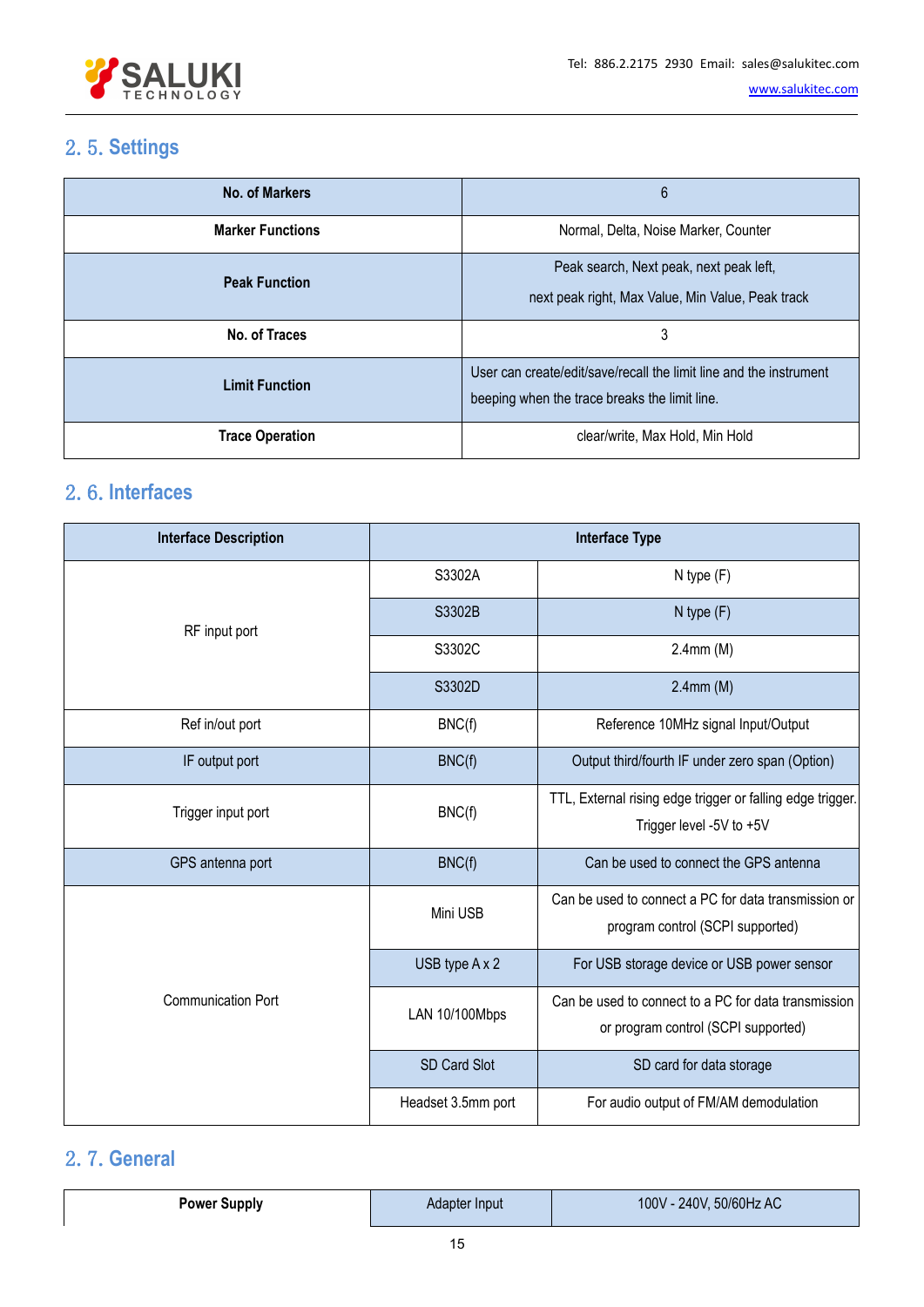

|                              | Adapter Output                                                                            | 15.0V, 3A - 4.0A DC |
|------------------------------|-------------------------------------------------------------------------------------------|---------------------|
|                              | Battery voltage (Nom.)                                                                    | 10.8V               |
|                              | Battery Capacity (Nom.)                                                                   | 7000mAh             |
| <b>Power Consumption</b>     | Max. 30W                                                                                  |                     |
| <b>Battery Life</b>          | S3302SA/SB/SC: ahout 3hrs, S3302A/B/C/D: about 2.5hrs                                     |                     |
| <b>Storage Capacity</b>      | 8GB SD card                                                                               |                     |
| <b>Display</b>               | 8.4" LCD Touch Screen                                                                     |                     |
| <b>Operation Temperature</b> | $-10^{\circ}$ C $-+50^{\circ}$ C                                                          |                     |
|                              | (Operating temperature range of power supply by battery: $0^{\circ}$ to +45 $^{\circ}$ C) |                     |
| <b>Storage Temperature</b>   | -40°C - +70°C                                                                             |                     |
|                              | (Storage temperature range of battery: -20°C to +60°C)                                    |                     |
| Weight                       | S3302SA/SB/SC: about 4.5kg, S3302A/B/C/D: about 5kg (battery not included)                |                     |
| Warranty                     | 5 years                                                                                   |                     |
| <b>Dimension</b>             | LxWxH = 314mm x 218mm x 91mm (excluding handle, stand)                                    |                     |
|                              | LxWxH = 338mm x 218mm x 100mm (including handle, stand)                                   |                     |

# <span id="page-15-0"></span>2.8.**Compliant**

<span id="page-15-1"></span>2.8.1. **CE**



● EMC

Complies with the requirements of the **EC EMC** directives.

Test Standards:EN 61326

• Safety

Complies with **EC LVD** Directive.

Test Standard:**EN61010-1**

#### <span id="page-15-2"></span>2.8.2. **ISO**